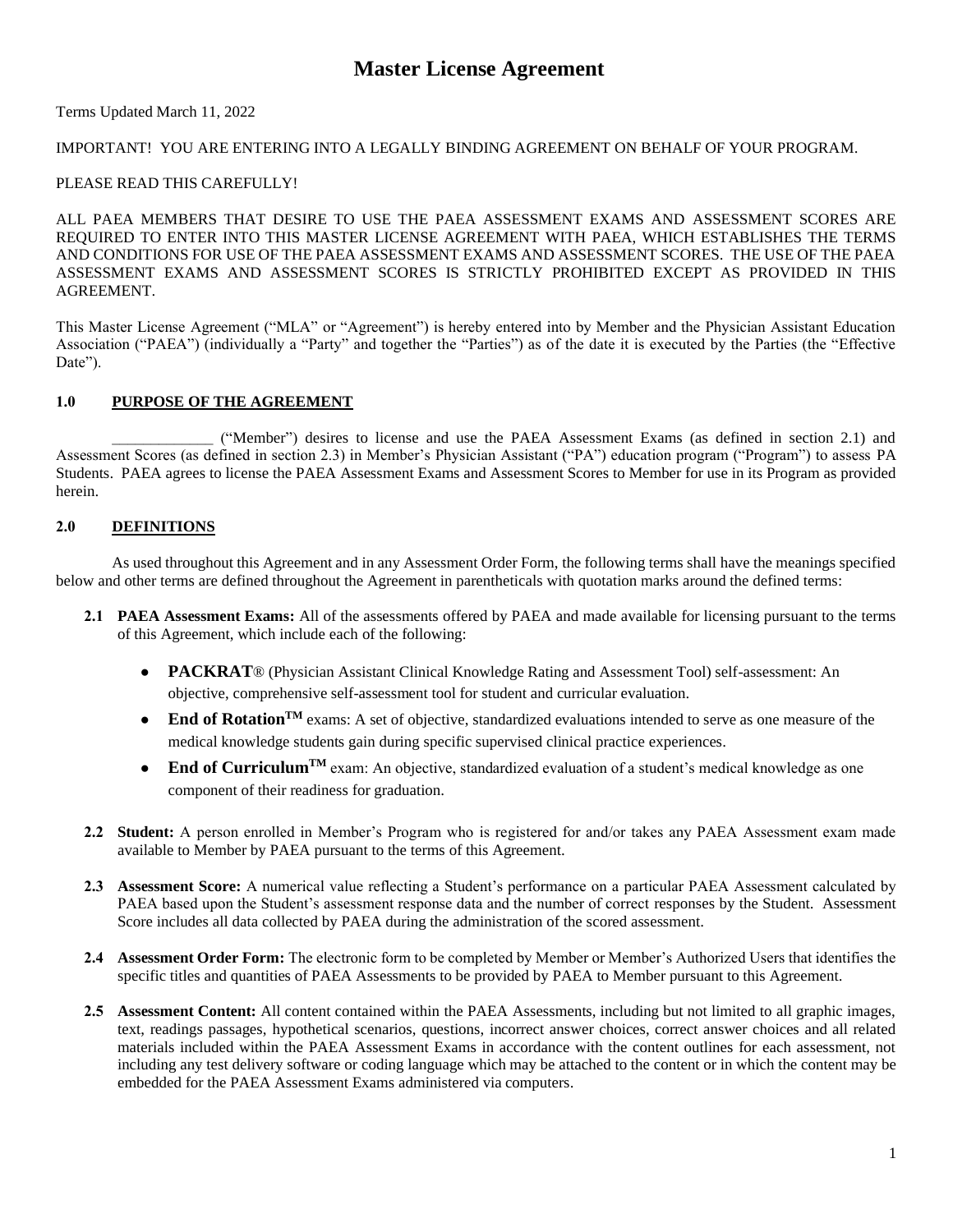- **2.6 PAEA Assessment Account (PAEA Assessment Shop and PAEA Assessment Hub):** A secure user account that must be established by Member on the PAEA-hosted, web-based PAEA Member Community, and must be used by Member to: (a) designate Member's authorized Users, (b) complete and submit Assessment Order Forms, (c) schedule and administer the PAEA Assessments, and (d) retrieve Assessment Scores.
- **2.7 Personal Data:** Any information relating to an identified or identifiable natural person; an identifiable natural person is one who can be identified, directly or indirectly, by reference to an identifier such as a name, an identification number, location data, an online identifier or to one or more factors specific to the physical, physiological, genetic, mental, economic, cultural or social identity of that natural person. The term Personal Data as used in this Agreement does not include Assessment Scores, as defined above.

# **3.0 MEMBER ACCOUNT, AUTHORIZED USERS AND ADDITIONAL TERMS**

- **3.1 Member Account:** In order to use the PAEA Assessment Exams and submit Assessment Order Forms, an authorized representative of Member must first register for a PAEA Assessment Account hosted on the web-based PAEA Member Community. Member's authorized representative will be required to acknowledge and accept the terms of this Agreement and the PAEA [Assessment Exam Policies,](http://paeaonline.org/exampolicies) after which PAEA will create a PAEA Assessment Account for Member and its authorized representative. Member is solely responsible for maintaining the confidentiality and security of Member's PAEA account and password in accordance with this agreement and Member Community Terms and Conditions, and Member agrees to accept responsibility for all activities that occur under Member's account and password. Member agrees that the information Member provides to PAEA in its PAEA Assessment Account, whether at registration or at any other time, will be true, accurate, current, and complete. Member also agrees that Member will ensure that Member's information is kept accurate and up to date at all times in its PAEA Assessment Account. If Member has reason to believe that Member's account is no longer secure (e.g., in the event of a loss, theft, or unauthorized disclosure or use of Member's account ID or password), then Member shall immediately notify PAEA at privacy@PAEAonline.org. Member shall be solely liable for the losses incurred by PAEA or others due to any unauthorized use of Member's account.
- **3.2 Member's Authorized Users:** Member will be permitted to designate authorized users of the PAEA Assessment Shop and Assessment Hub to order, schedule, administer, and proctor PAEA Assessment Exams and to obtain Assessment Scores for Students who have taken the PAEA Assessment Exams. Member shall also be permitted to create new users or designate existing users as authorized users of PAEA Assessment Hub accounts for Students to enable them to take PAEA Assessment Exams administered by Member and for Students to receive their Assessment Scores. Member's authorized users shall be solely responsible for maintaining the confidentiality and security of their respective PAEA Assessment Account and password in accordance with this agreement and Member Community Terms and Conditions, and Member agrees to accept responsibility for all activities that occur under the accounts of authorized users designated by Member. Member shall also have sole and exclusive responsibility and liability for the acts and omissions of its authorized users that relate in any way to (1) the use of PAEA Assessment Accounts by Member or any authorized users established by Member, (b) ordering, use, administration and proctoring of PAEA Assessment Exams, and (c) use of and access to Student Assessment scores. All authorized users designated by Member shall be bound by the terms of this Agreement, including all additional terms, conditions, and policies incorporated by reference into this Agreement and Member shall be liable for the violations of this Agreement by its authorized users and any person acting on its behalf in relation to subject matter of this Agreement.
- **3.3 Additional Terms, Conditions and Policies:** In addition to the terms and conditions set forth in this Agreement and each Assessment Order Form submitted by Member, the use of PAEA Assessment Exams and Assessment Scores by Member and all of Member's authorized users is subject to the terms and conditions set forth in the most current versions of the [PAEA](https://paeaonline.org/wp-content/uploads/2022/01/PP-Manual_07142021.pdf)  [Policies and Procedures Manual,](https://paeaonline.org/wp-content/uploads/2022/01/PP-Manual_07142021.pdf) [PAEA Privacy Policy,](https://paeaonline.org/privacy-policy/) the [PAEA Assessment Exam Policies,](http://paeaonline.org/exampolicies) the [BTL Surpass Terms and](https://surpass.com/terms-and-policies/)  [Policies,](https://surpass.com/terms-and-policies/) and any additional posted terms, policies, guidelines or rules applicable to PAEA Assessment Exams and Assessment Scores which may be posted and/or communicated to Members from time to time. All such terms, policies, guidelines and rules are hereby incorporated by reference into and made part of the Agreement.

### **4.0 TERM AND RENEWALS**

This Agreement commences with the Effective Date and will expire on June 30, 2023 (the "Expiration Date"), unless terminated earlier as provided in Section 11.0 or by agreement of the Parties. This Agreement will automatically renew for an unlimited number of consecutive additional one (1) year renewal periods, unless either Party gives the other Party written notice that it will not renew at least sixty (60) days prior to the Expiration Date or the expiration of any renewal period. The time period during which the Agreement is in effect, including any renewal period, shall be referred to herein as the "Term" of the Agreement.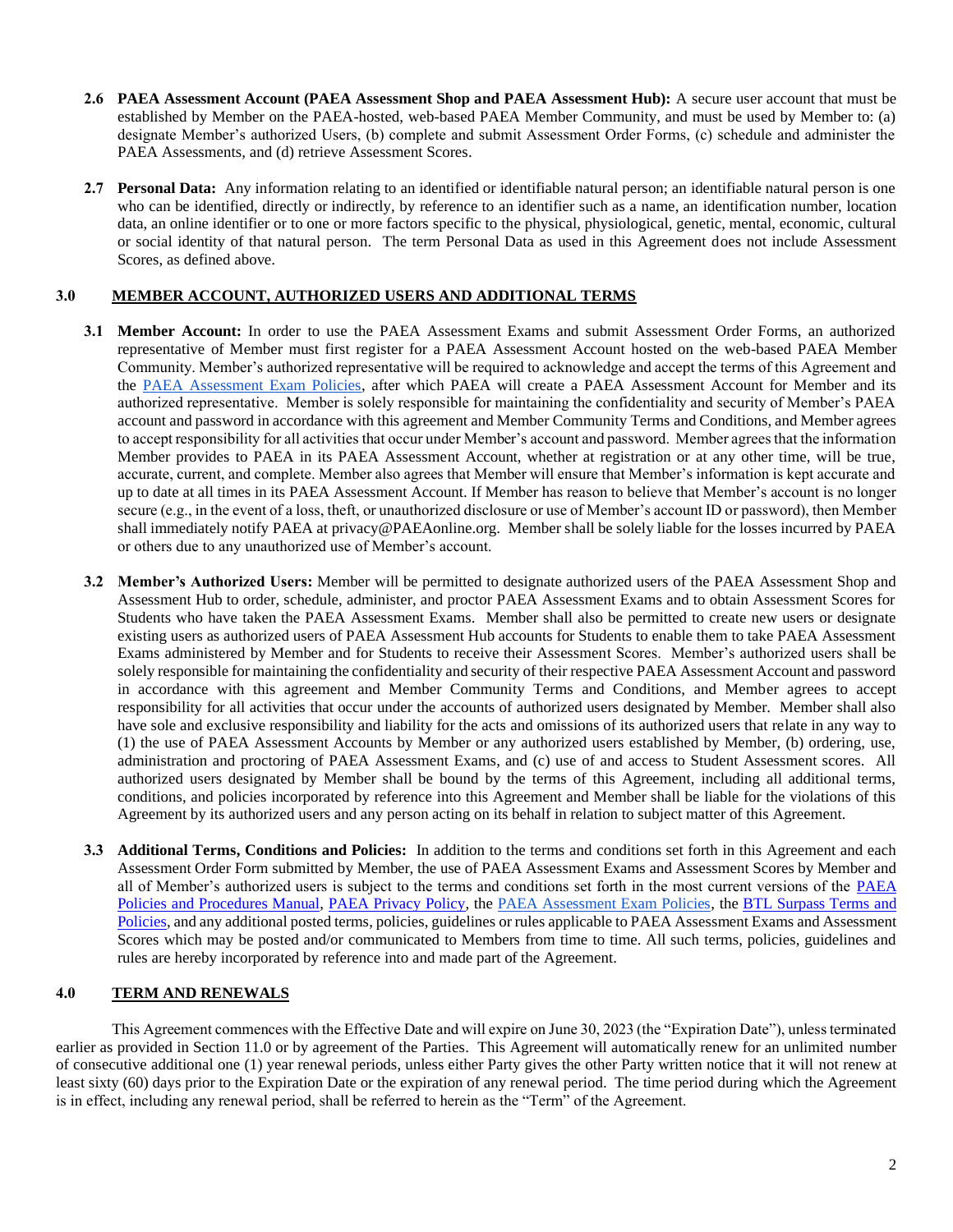#### **5.0 FEES**

Member shall pay PAEA the fees specified by PAEA for the PAEA Assessment Exams ordered by Member and submitted to PAEA in an Assessment Order Form via Member's PAEA Member Community account.

#### **5.1 Invoicing and Payment**

Member shall pay PAEA in a timely manner for the PAEA Assessment Exams that Member orders in each Assessment Order Form. Invoices are generated in the Assessment Shop when the order is placed, and all invoiced amounts are due and payable on receipt of the invoice. Exams may be released to Program prior to PAEA's receipt of payment, at PAEA's sole discretion, with valid proof of Member's intent to timely pay the invoices issued to member, such as a Purchase Order. For all outstanding invoices, PAEA will send reminder messages to the authorized representative of the Member who placed the order at forty-five (45) days, sixty (60) days, and seventy-five (75) days with access to the invoice. If PAEA does not receive payment in full for the Exams ordered within ninety (90) days of their release by PAEA, PAEA will restrict access to further exam purchases until the invoice is paid in full and may, in PAEA's sole discretion, prohibit the release of Exams to Member prior to its receipt of the full payment due for all Exams ordered.

# **6.0 OWNERSHIP AND LICENSES GRANTED**

### **6.1 PAEA-Owned Materials and Licenses Provided to Member**

Member agrees that PAEA owns or has obtained the exclusive right, title and interest in and to the PAEA Assessment Exams, Assessment Scores and the Assessment Content (as each of the aforementioned terms is defined in this Agreement), as well as all trademarks, copyrights, Trade Secrets, proprietary processes, documentation, know-how, research, data, and processes related to the creation, design, development, performance, scoring, analysis, marketing, operation or service of the PAEA Assessments created prior to the Effective Date of this MLA, during the Term hereof and at any time following the termination, cancellation or nonrenewal hereof. Nothing in this Agreement shall be interpreted to suggest that PAEA is transferring any of its exclusive rights in the Works to Member. Member shall not disassemble, decompile or reverse engineer the Works, or its component parts. Member has no right to copy any components of the Works, except Assessment Scores, as provided below.

PAEA hereby grants Member a limited, revocable, non-exclusive, non-transferable, non-assignable, non-sublicenseable, royalty-free, worldwide license to use the PAEA Assessments for which Member has paid pursuant to an Assessment Order Form in strict accordance with the terms and conditions of this Agreement and the most current versions of the PAEA Policies and Procedures Manual and the PAEA Assessment Exam Policies for the purpose of (a) enabling Member to administer the PAEA Assessments to Students as part of Member's Program requirements and (b) scoring the PAEA Assessments in order to provide Assessment Scores to Member.

PAEA hereby grants Member a perpetual, irrevocable, non-exclusive, non-transferable, non-assignable, non-sublicenseable, royalty–free, worldwide license to use and copy the Assessment Scores of Students who have taken PAEA Assessments for which Member has paid pursuant to an Assessment Order Form in strict accordance with the terms and conditions of this Agreement and the most current versions of the PAEA Policies and Procedures Manual and the PAEA Assessment Exam Policies for the purpose of enabling Member to use the Assessment Scores as part of Member's Program requirements for Students and for the educational benefit of the Students who took the PAEA Assessment Exams.

The licenses provided by PAEA to Member are strictly limited to the purposes set forth in this Agreement, and upon termination, cancellation or nonrenewal of this Agreement for any reason, such authorization and license to use the PAEA Assessments shall cease and terminate, but Member may continue to use the Assessment Scores as perpetually licensed herein. All suggestions, improvements, comments, and feedback provided by Member in order to assist PAEA in the development, maintenance, evaluation and validation of the PAEA Assessment Exams shall be considered "Works Made for Hire" and shall become the exclusive property of PAEA. Member agrees to fully cooperate with PAEA in whatever manner may be required for the PAEA to secure, register, perfect and enforce all of its rights in and to the Works. All costs associated with supporting PAEA's exercise of it rights under this provision shall be borne by PAEA.

#### **6.2 Approval for Use of Trademarks and Logos**

Neither Party may use the trademark, service mark, or logo of the other Party in its promotional or marketing activities or for any other purpose, other than as provided for in this Agreement, without the prior approval of that Party for each use.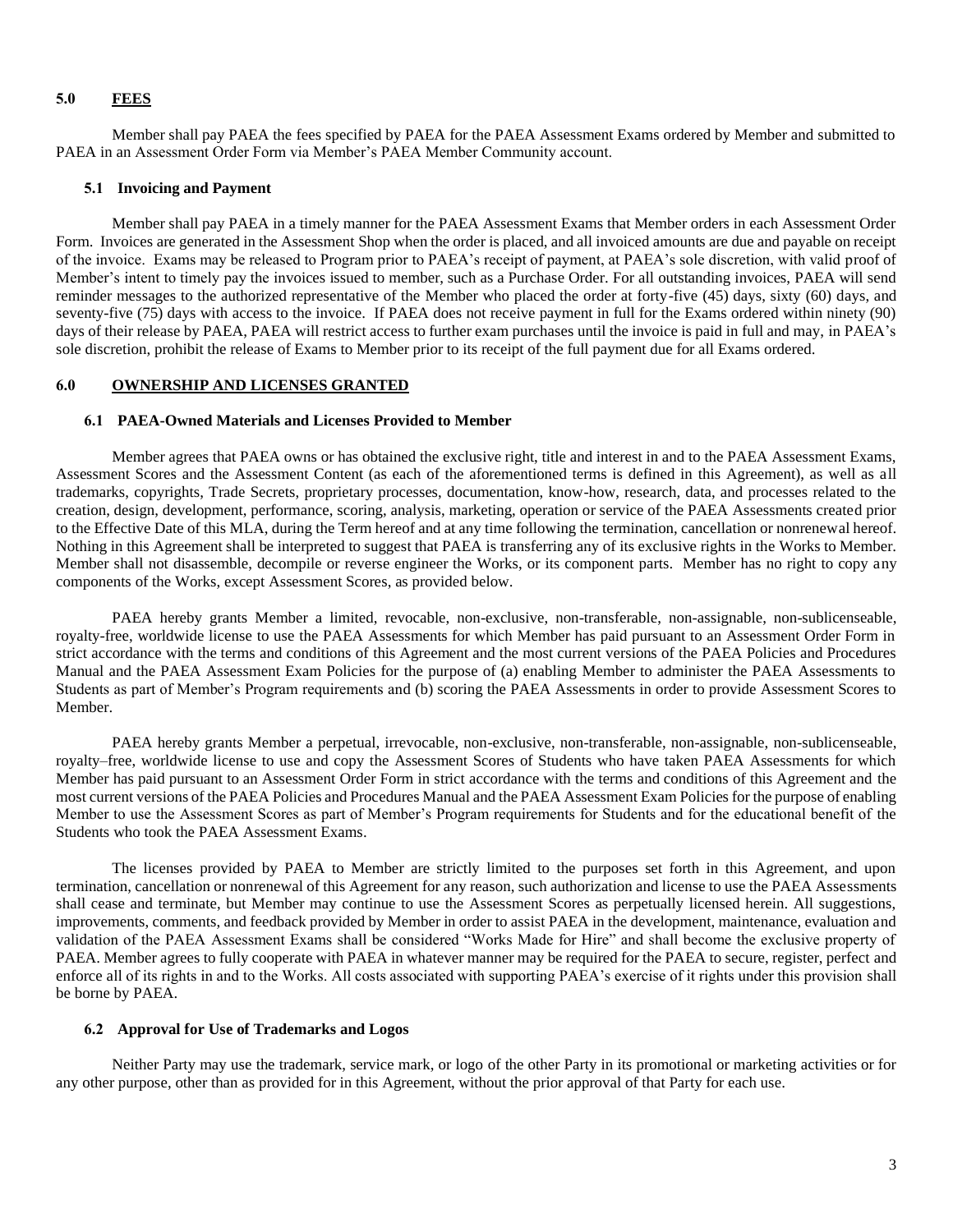#### **6.3 Special Statement Regarding the Use of Assessment Scores**

PAEA strives to calculate and deliver accurate, valid and reliable Assessment Scores in connection with the PAEA Assessment Exams administered by Member. Member understands and acknowledges that Scores reported by PAEA are valid and reliable only to the extent that the Assessment Scores are used in accordance with the intended purposes of the PAEA Assessment Exams. Member acknowledges that PAEA offers no opinion or guidance as to the weight that Members should assign to Assessment Scores in relation to education decisions for Students in the Program operated by Member. Member acknowledges that Member is solely responsible for the use of Assessment Scores, and any and all claims, losses and/or damages arising out of Member's use of Assessment Scores.

### **7.0 CONFIDENTIALITY**

#### **7.1 Definition**.

For purposes of this Agreement, "Confidential Information" means and includes any and all materials, data and information provided by the PAEA to Member in relation to the Licenses provided under this Agreement as well as all of the PAEA Assessment Exams, Assessment Scores and the Assessment Content (as each of the aforementioned terms is defined in this Agreement), and related materials developed by PAEA, tests presently in development by PAEA, tests planned for future development by PAEA, information concerning Students (as defined in paragraph 2.1 of this Agreement), information describing or relating to test items, test questions, test answer choices, software, software source documents, microcode and source code, test development processes, test scores, scoring programs, scoring processes, key performance indicators, data analytics, formulas, specifications, practice tests, and test preparation materials. Confidential Information shall also mean and include either Party's information, intellectual property, data, know-how, results, processes, compositions, inventions, methods, materials, finances, sales, pricing, technologies, contracts, short-term and longterm business and marketing plans, strategies, and prospects, suppliers, budgets, projections, research and development, business policies or practices, investigations, investigative methods, legal strategies and any other information, however documented and in whatever form or medium, that is the confidential and proprietary business information of Member or PAEA, and/or a "Trade Secret," as that term is defined in the Uniform Trade Secrets Act, whether in written, oral, electronic, Internet-based, or other form. PAEA and Member agree to protect and hold all Confidential Information in strict confidence and shall not, directly or indirectly, disclose any Confidential Information to any person who is not authorized by the disclosing Party to receive such information or use it for its own benefit or that of any other person or entity. All Confidential Information is and shall remain the sole and exclusive property of the disclosing Party, and the receiving Party shall have no rights or license thereto. Nothing contained herein shall require either Party to disclose any of its Confidential Information to the other.

### **7.2 Non-Use and Non-Disclosure**.

Each Party agrees that commencing on the Effective Date and continuing in perpetuity after the termination of PAEA's engagement with Member (the "Term"), the receiving Party will keep the Confidential Information in the strictest confidence and shall not modify, disclose, recreate, create derivatives, copy or adapt such information for any purpose other than as specifically required to perform its obligations under this Agreement and will not, during or subsequent to the term of this Agreement, (i) use the Confidential Information for any purpose whatsoever other than the performance of its obligations under this Agreement or (ii) disclose the Confidential Information to any third party. Each Party agrees that all Confidential Information will remain the sole property of the disclosing Party (except Student Personal Data, which is owned by the Student it identifies). The Parties agree to take all reasonable precautions to prevent any unauthorized disclosure of such Confidential Information and that each shall have exclusive responsibility for the conduct of their respective employees in relation to the Confidentiality terms of this Agreement. Each Party acknowledges and agrees that disclosure of any Confidential Information without the express written permission of the disclosing Party will cause the disclosing Party irreparable harm for which remedies at law may be inadequate and that any breach or threatened breach of this Agreement by the receiving Party will entitle the disclosing Party to seek injunctive relief, in addition to any other legal and/or equitable remedies available to it, in any court of competent jurisdiction. In the event that any lawsuit or legal proceeding is commenced to enforce or construe a portion of this Agreement, the prevailing party, in addition to any other amounts to which the prevailing party may be entitled or awarded, the non-prevailing party shall be required to pay the reasonable attorneys' fees and costs of litigation incurred by the prevailing party.

#### **7.3 Maintaining Confidentiality**.

Each Party shall (i) attempt in every way to prevent intentional and unintentional unauthorized use or disclosure of Confidential Information; (ii) promptly notify the other Party of any unauthorized use, copying or disclosure of Confidential Information; (iii) assist the other Party in investigating and limiting the scope of any potential disclosure by such Party of Confidential Information; and (iv)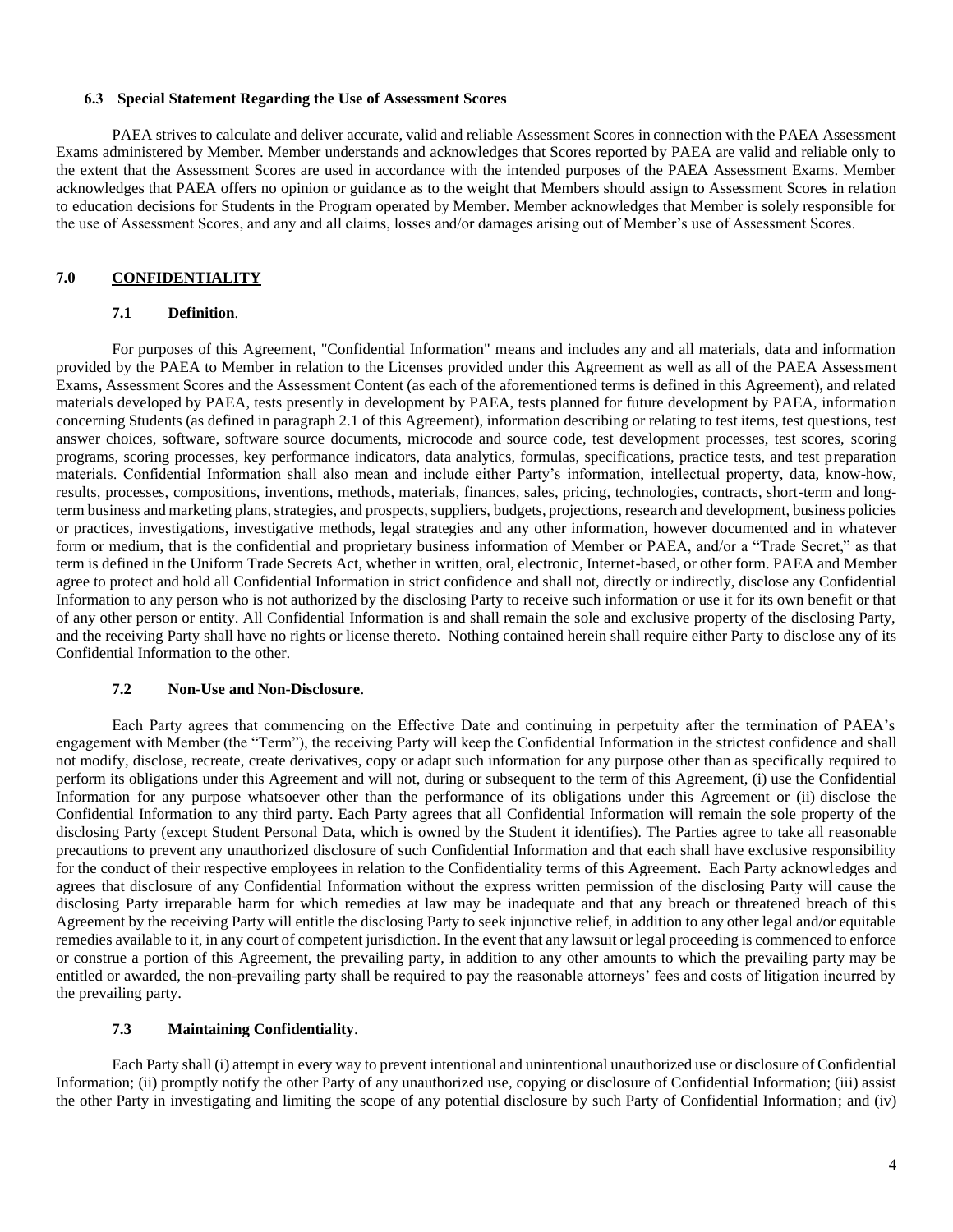mitigate any potential harm that could result from such disclosure. In order to fulfill its confidentiality obligations hereunder, each Party shall abide by the terms contained in Section 8 of this Agreement, Data Protection and Privacy.

### **7.4 Third Party Confidential Information**.

PAEA recognizes that it will receive and process confidential, proprietary and/or protected information of Students subject to a duty on PAEA's part to protect and maintain the confidentiality of such information and to use it only for certain limited purposes. Confidential information from Students may include, but is not limited to, the name, identity, race, other personal identifying information, academic information, personal health records and test scores of the Students that is subject to protection and regulation under international, state and federal laws restricting the collection, processing, use and disclosure of such information, including, but not limited to the Family Educational Rights and Privacy Act (FERPA) (20 U.S.C. § 1232g), the federal Health Insurance Portability and Accountability Act (HIPAA) (45 CFR Part 160 and Subparts A, C, and E of Part 164), and other state, federal and international laws. PAEA agrees that during the term of this Agreement and thereafter any such third-party confidential information is considered to be Confidential Information for purposes of this Agreement and PAEA is under the same obligations to maintain the confidentiality of such information as PAEA has to keep Member's Confidential Information confidential. Notwithstanding the foregoing terms, Member acknowledges that while PAEA shall handle and process Assessment Scores as Confidential Information of Students subject to the applicable laws and regulations cited herein, Assessment Scores are the exclusive property of PAEA as provided in Section 6 of the Agreement.

#### **7.6 Notice of Legally Compelled Disclosures**.

In the event a Party is required by law to disclose any Confidential Information, such Party shall give the other Party reasonable prior written notice of such required disclosure and shall permit the other Party to seek a protective order or to take appropriate actions to contest the disclosure and shall provide reasonably requested cooperation to the other Party in seeking such protective order or in any other efforts to maintain the confidentiality of the Confidential Information. Each Party shall indemnify, defend and hold the other Party harmless from and against any claims or damages arising from any breach of the obligations contained in this Section, which indemnification obligation shall survive the expiration or termination of this Agreement.

#### **7.7 Return or Destruction of Materials**.

Upon termination of this Agreement or upon PAEA's written request at any time, Member shall, at Member's sole expense, destroy all Confidential Information received from or on behalf of PAEA in Member's possession or control and any such information to which Member has access, within thirty (30) calendar days of Member's receipt of the request. If PAEA requests that Member destroy the Confidential Information, Member shall provide a written certification to PAEA that includes a reasonably specific inventory of all the Confidential Information that was destroyed, the date of destruction, all manner of destruction, and a declaration from Member that the contents of the certification are true and accurate.

Upon Member's written request, PAEA shall, at PAEA's sole expense, de-identify all Confidential Information received from Member and Students in PAEA's possession or control and any such information to which PAEA has access, within thirty (30) calendar days of receipt of the request. If Member requests that PAEA de-identify the Confidential Information, PAEA shall provide a written certification to Member that includes a reasonably specific inventory of all the Confidential Information that was de-identified, the date of de-identification, all manner of de-identification, and a declaration from PAEA that the contents of the certification are true and accurate. Assessment Scores, as defined in this Agreement, will not, under any circumstances, be destroyed or deleted as doing so would negatively impact the integrity of Exam performance data and thus, national comparative statistics.

#### **7.8 Continuation of Obligation.**

The confidentiality provisions provided herein shall survive the termination and/or non-renewal of the Agreement and/or the termination of the business relationship between the Parties. The Parties shall protect and maintain the secrecy of each other's Confidential Information in perpetuity.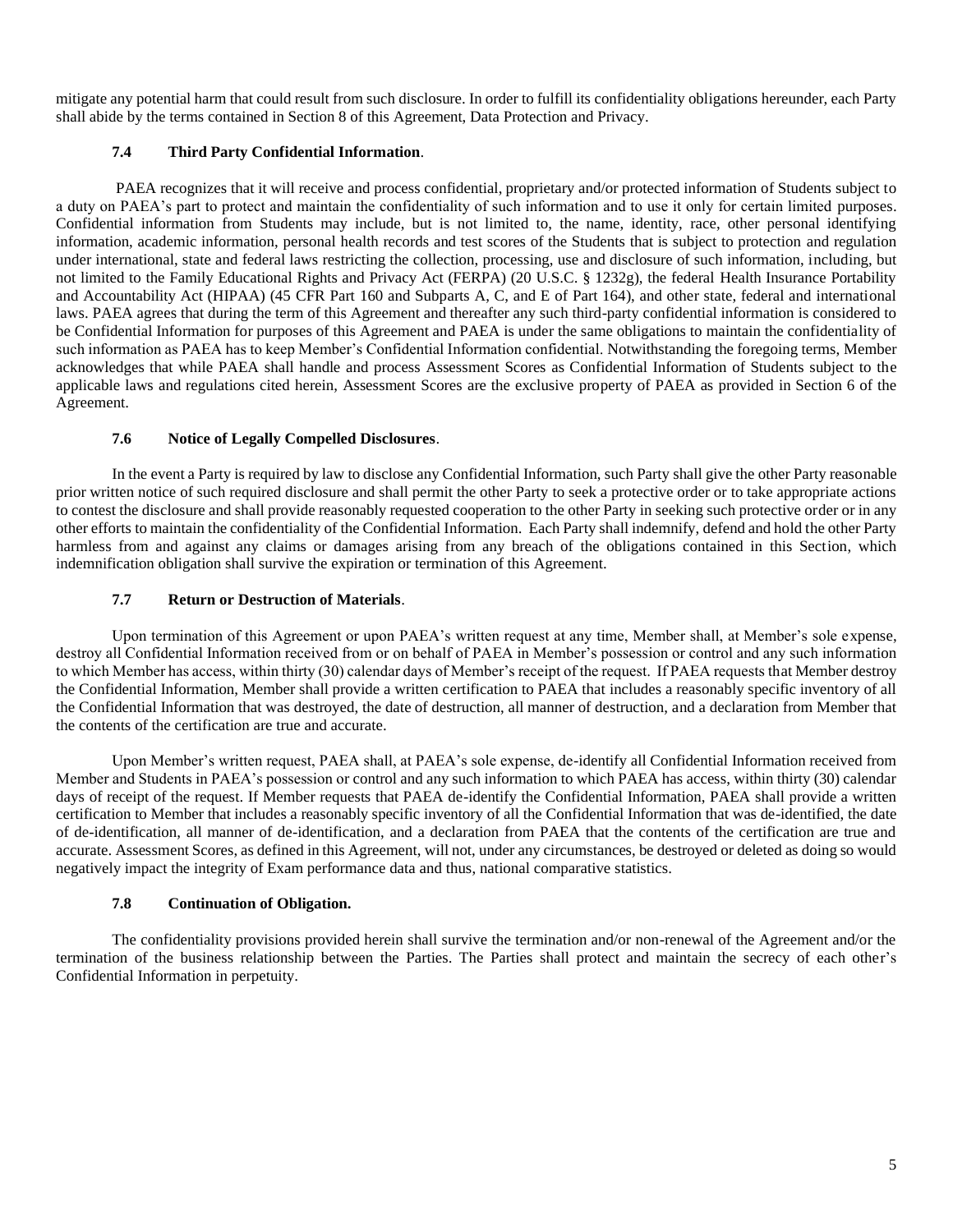#### **8.0 DATA PROTECTION AND PRIVACY OF PERSONAL DATA OF STUDENTS**

PAEA and Member shall comply with the Data Protection and Privacy Terms attached to this Agreement as Attachment A. The Parties agree that the Data Protection and Privacy Terms are material terms of this Agreement. The Parties agree that each of them will be required to provide the other with the Personal Data of Students to enable Member and its Students to participate in the PAEA Assessment Exams as provided under this Agreement. The Parties further agree that they shall comply with all applicable international, federal, and state laws that govern the collection, use, privacy, security, disclosure and transmission of Personal Data and other categories of protected personal information, including, but not limited to, as applicable, the Family Educational Rights and Privacy Act ("FERPA") (20 U.S.C. 1232g) and the federal Health Insurance Portability and Accountability Act (HIPAA) (45 CFR Part 160 and Subparts A, C, and E of Part 164), in their handling and processing of Personal Data of Students. The Parties represent and warrant to each other that each has the legal authority to share and disclose Personal Data provided to the other Party in connection with the performance of this Agreement, and that each has obtained all required consents and permissions from Students identified by the Personal Data, if such consent or permission is required by applicable law.

### **9.0 INDEMNIFICATION**

#### **9.1 PAEA's Indemnity**

PAEA will indemnify, defend and hold Member and its officers, directors, employees, agents, attorneys, representatives, successors and assigns harmless from and against any and all Losses, as defined herein, arising out of any demands, claims, proceedings, or actions alleging a violation of a third party's rights based directly or indirectly on the following in relation to Member's licensing of the PAEA Assessment Exams for which Member has paid pursuant to an Assessment Order Form: any allegation that any part of the Works infringes any third party intellectual property right, provided Member (1) gives PAEA sole control of the defense of such claim, action or proceeding and (2) Member agrees to provide reasonable information and assistance. This Section 9.1 shall not apply to any claim of infringement resulting from Member's modification or misuse of the Works or combination of the Works with any other materials or product.

#### **9.2 Member's Indemnity**

To the extent permitted under applicable state law, Member will indemnify, defend and hold PAEA and its officers, directors, employees, agents, attorneys, representatives, successors and assigns harmless from and against any and all Losses arising out of any claim, actions, or proceeding based directly or indirectly on Member's use or administration of the PAEA Assessment Exams, Member's provision of Personal Data to PAEA in connection with the PAEA Assessment Exams, Member's use of Assessment Scores, Member's decisions regarding testing accommodations requested by any Student in relation to the PAEA Assessment Exams, Member's provision and/or implementation and/or delivery of testing accommodations to any Student who takes the PAEA Assessment Exams, and any Member act or omission related to Member's use of the PAEA Assessment Exams and/or Assessment Scores. Member's indemnity will include Member's grant or refusal of accommodations for Students representing themselves as disabled and PAEA's compliance with the accommodations approved by Member, provided that PAEA complies with Member's instructions. If Member is a public institution and applicable state law prohibits Member from indemnifying contractual counterparties, then the foregoing terms of this paragraph shall not apply to Member.

### **9.3 Losses**

"Losses" shall mean (i) the amounts payable by the Indemnified Party to one or more third parties (including any and all liabilities, damages, fines, penalties, costs, expenses, assessments, levies, restitution and forfeitures), whether by means of judgment, settlement, arbitration award, or otherwise; and (ii) the Indemnified Party's costs and expenses (including any and all expert fees, court costs, reasonable costs of investigation, defense, litigation, settlement, judgment, and appeal, reasonable attorney's fees in connection with the foregoing or with successfully establishing the right to indemnification under this Section 9, and expenses and any interest and penalties levied on a judgment or arbitration award or payable as part of any settlement).

#### **9.4 Procedures**

The Party claiming indemnification under this Section 9 (the "Indemnified Party") shall promptly notify (and, in the case of any action, suit, arbitration, or judicial or administrative proceeding, shall so notify no later than fifteen (15) days after the Indemnified Party has received notice thereof or has been served with a complaint or other process) the other Party (the "Indemnifying Party") when it has knowledge of circumstances or the occurrence of any events which are likely to result in an indemnification obligation under this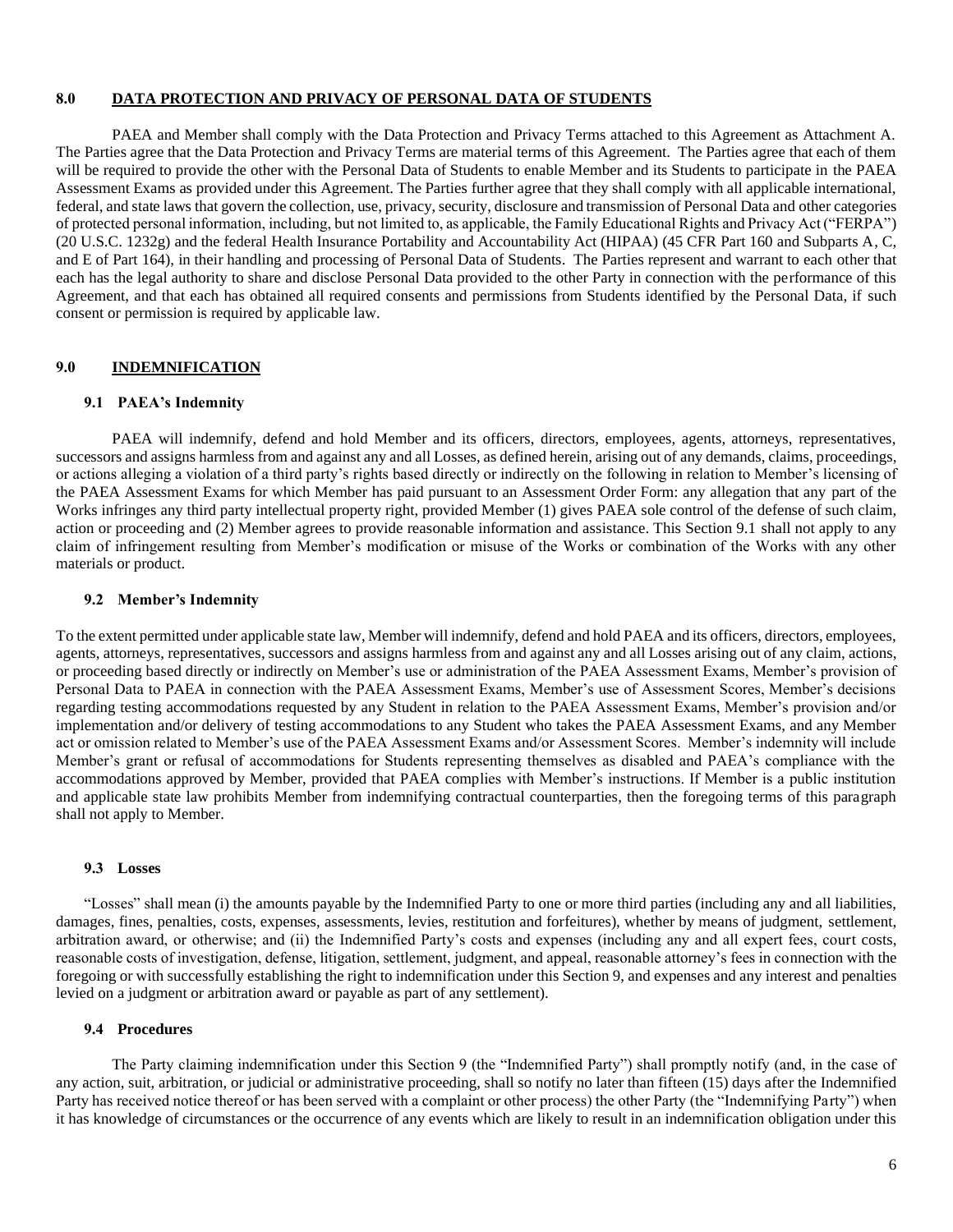subsection or when any action, suit, arbitration, or judicial or administrative proceeding is pending or threatened that is covered by this subsection.

Upon request, and to the extent permitted by applicable law, the Indemnifying Party shall have the right to defend, settle, or compromise any such suit or proceeding, at its own expense, provided that: (a) the Indemnifying Party demonstrates to the satisfaction of the Indemnified Party that it is financially able to defend such action and to pay any settlement, award or judgment; (b) counsel retained by the Indemnifying Party are reasonably satisfactory to the Indemnified Party; and (c) no settlement shall be made which imposes any obligations on (other than the payment of money which is made by the Indemnifying Party on behalf of the Indemnified Party), or is prejudicial to, the Indemnified Party, without the prior consent of the Indemnified Party, which consent shall not be unreasonably withheld.

The Indemnified Party shall cooperate with the Indemnifying Party in the defense of any such suit or proceeding, and the Indemnifying Party shall reimburse the Indemnified Party for its expenses with respect thereto, including counsel of its choice. Such cooperation shall include, but not be limited to, the making of statements and affidavits, attendance at hearings and trials, production of documents, assistance in securing and giving evidence and obtaining the attendance of witnesses, provided, however, that in no event shall either Party be required to waive attorney-client or other applicable privileges.

Failure by the Indemnified Party to promptly notify the Indemnifying Party as required by this subsection shall not invalidate the claim for indemnification, unless such failure has a material adverse effect on the settlement, defense, or compromise of the matter that is the subject of the claim for indemnification. In addition, the Indemnified Party shall be responsible for any claims or losses which could have been avoided or mitigated by prompt notice as required by this subsection.

#### **10.0 NO THIRD-PARTY BENEFICIARIES/ LIMITATION OF LIABILITY/ WARRANTY DISCLAIMER**

#### **10.1 No Third-Party Beneficiaries**

Nothing in this Agreement shall entitle any person (including, without limitation, Students) to any rights as a third-party beneficiary under this Agreement.

#### **10.2 Limitation of Liability**

EXCEPT FOR THE OWNERSHIP OBLIGATIONS SET FORTH IN SECTION 6, CONFIDENTIALITY OBLIGATIONS SET FORTH IN SECTION 7, DATA PROTECTION AND PRIVACY OBLIGATIONS SET FORTH IN SECTION 8, AND INDEMNITY OBLIGATIONS SET FORTH IN SECTION 9, ("EXCLUDED MATTERS"), IN NO EVENT WILL EITHER PARTY'S AGGREGATE LIABILITY ARISING FROM OR RELATING TO THIS AGREEMENT (REGARDLESS OF THE FORM OF ACTION - E.G. CONTRACT, WARRANTY, TORT, MALPRACTICE, AND/OR OTHERWISE) EXCEED THE AMOUNT PAID BY MEMBER TO PAEA DURING THE 12-CONSECUTIVE-MONTH PERIOD IMMEDIATELY PRECEEDING THE EVENT TRIGGERING LIABILITY HEREUNDER. IN NO EVENT WILL EITHER PARTY BE LIABLE TO THE OTHER PARTY OR ANY THIRD PARTY FOR ANY CONSEQUENTIAL, SPECIAL, INDIRECT, INCIDENTAL OR PUNITIVE DAMAGES, OR ANY LOSS OF PROFITS, REVENUE, OR BUSINESS, LOSS OF USE, OR INTERRUPTION OF BUSINESS, OR OTHER DAMAGES, EVEN IF THE OTHER PARTY HAS BEEN ADVISED OF THE POSSIBILITY THEREOF OR SUCH DAMAGES ARE PERMITTED UNDER APPLICABLE LAW.FOR EXLUDED MATTERS, THE LIMITATION OF LIABILITY SHALL BE \$2,000,000.

#### **10.3 Warranty by PAEA**

PAEA warrants that PAEA owns or otherwise has sufficient rights in the PAEA Assessment Exams, the Assessment Content and the Assessment Scores to grant Member the rights to use the PAEA Assessment Exams and the Assessment Scores as provided herein. PAEA's breach of this warranty shall be grounds for termination of the Agreement. This warranty shall only be effective and enforceable if Member has used the PAEA Assessment Exams and the Assessment Scores in accordance with the terms of this Agreement, including all incorporated terms, conditions and PAEA policies, and Member has provided PAEA with commercially reasonable notice of any alleged breach of warranty in accordance with the terms hereof.

#### **10.4 Warranty by Member**

Member warrants that Member has obtained all permissions and consents of its Students required under applicable law and the terms of this Agreement to provide PAEA with the Personal Data of its Students to enable Member to use the PAEA Assessment Exams and the Assessment Scores as provided herein. Member's breach of this warranty shall be grounds for termination of the Agreement.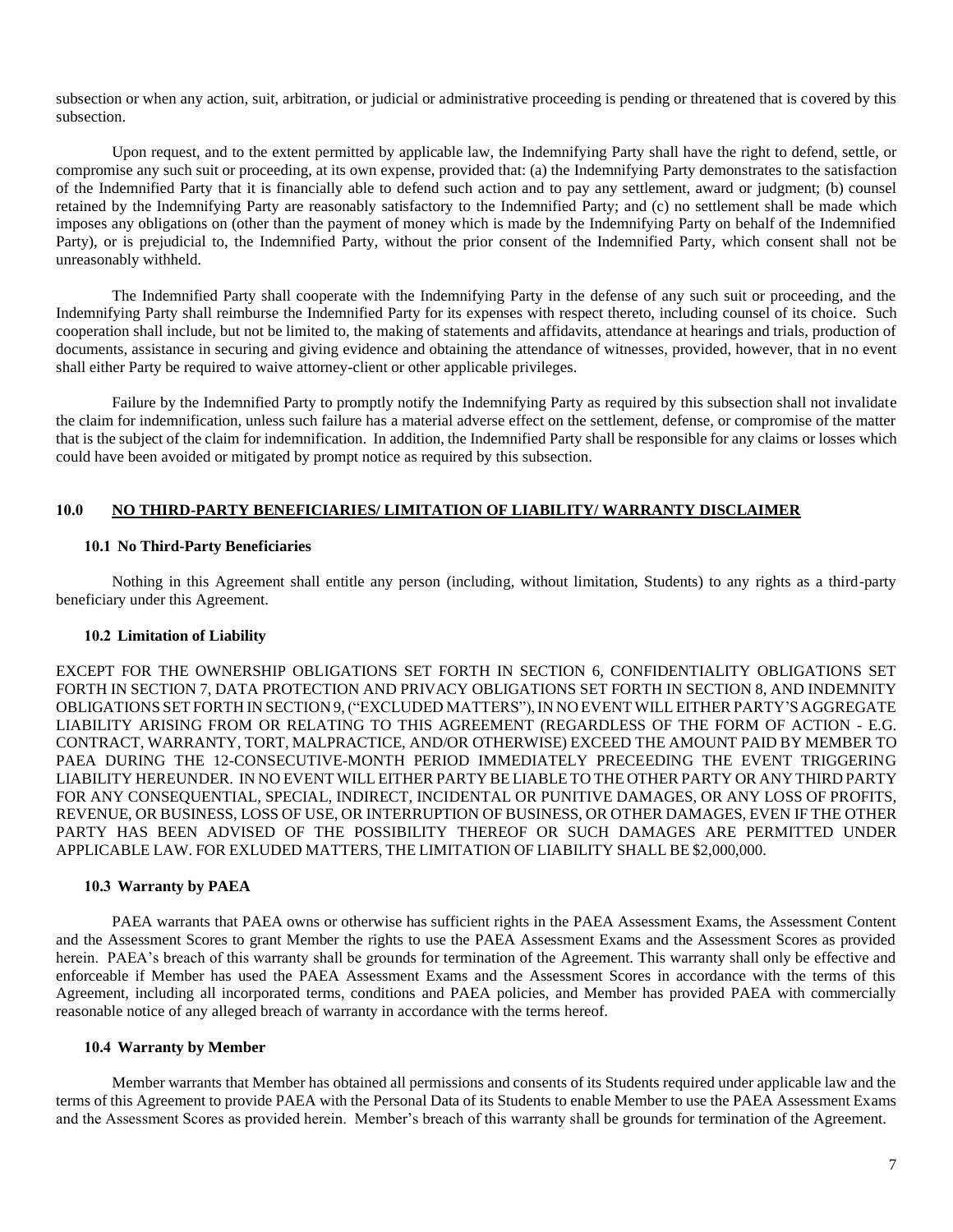EXCEPT AS SPECIFICALLY SET FORTH HEREIN, EACH PARTY HEREBY DISCLAIMS ALL OTHER WARRANTIES, EXPRESS OR IMPLIED, INCLUDING BUT NOT LIMITED TO ANY IMPLIED WARRANTIES OF MERCHANTABILITY AND FITNESS FOR A PARTICULAR PURPOSE OR ARISING FROM A COURSE OF DEALING, USAGE OR TRADE PRACTICE.

### **11.0 TERMINATION**

**11.1 Termination for Cause.** Either party can terminate this Agreement for cause by providing written notice to the other party of one of the below identified grounds for termination and by following the procedures set forth in the Dispute Resolution Procedures set forth below:

(i) if a party fails to pay the other party any delinquent amounts owed to the other party hereunder;

(ii) if Member determines that PAEA breached any of the Confidentiality, Ownership or Data Protection provisions of this Agreement;

(iii) if the other party has committed any material breach of its obligations under this Agreement and all PAEA policies incorporated herein by reference; or

(iv) upon the institution of bankruptcy or state law insolvency proceedings against the other party, if such proceedings are not dismissed within thirty (30) days of commencement.

**11.2 Dispute Resolution Procedures.** Upon either party to this Agreement receiving written notice of termination in accordance with any of the above grounds for termination, the Parties agree to follow the procedures set forth in this section prior to filing or serving any legal action or proceeding in any court, unless the ground for termination is PAEA's alleged breach or anticipated breach of the Confidentiality, Ownership or Data Protection provisions of the Agreement.

(i) First, the party alleged to have breached the Agreement shall have fifteen (15) calendar days to cure the breach that shall begin to run from the date the written notice of breach was received (the "Cure Period").

(ii) If, after the expiration of the Cure Period, the party alleging a breach is not satisfied that the alleged breaching party has cured, the party alleging the breach shall deliver a written Notice of Mediation to the alleged breaching party, setting out the allegations of fact underlying the alleged breach, and identifying the specific terms of the Agreement that may have been breached.

(iii) The Parties agree to meet and confer in a face to face or virtual video meeting ten (10) calendar days after delivery of the Notice of Mediation and participate in a good faith negotiation to settle and finally resolve the dispute described in the Notice of Mediation.

(iv) If, after meeting and conferring in good faith, the Parties still have not resolved the alleged breach described in the Notice of Mediation, the Parties shall, within a period of ten (10) calendar days after the failure of the Parties to resolve the matter at their good faith meet and confer session, jointly select a neutral mediator who will hold a face-to-face mediation with the senior representatives of the Parties and make a recommendation of settlement to the Parties. Such face-to-face mediation shall be scheduled within an additional thirty (30) calendar days after the appointment of the neutral mediator. If the Parties reject the recommendation of the neutral mediator in writing, then, and only then, may either or both Parties proceed with litigation.

(v) Neither party shall pursue any legal action against the other in any court or other proceeding until the dispute resolution procedure provided in this paragraph has been executed in good faith and exhausted and resulted in either no resolution or an incomplete resolution of the dispute.

(vi) For the benefit of clarity, it is the intent of the Parties that the earliest that either Party could initiate a legal action against the other in court under this Agreement is sixty-five (65) days after the party delivers written notice of a material breach of the Agreement.

(vii) Notwithstanding any of the foregoing terms, either Party may, at its sole discretion, avoid the dispute resolution procedures set forth above and immediately file a legal action or proceeding in any court of competent jurisdiction if the filing Party has determined in good faith that the other Party breached any of the following Sections of the Agreement: 6.0 Ownership and Licenses Granted, 7.0 Confidentiality, 8.0 Data Protection and Privacy, 9.0 Indemnification, and 12.0 Right to Audit and Investigate.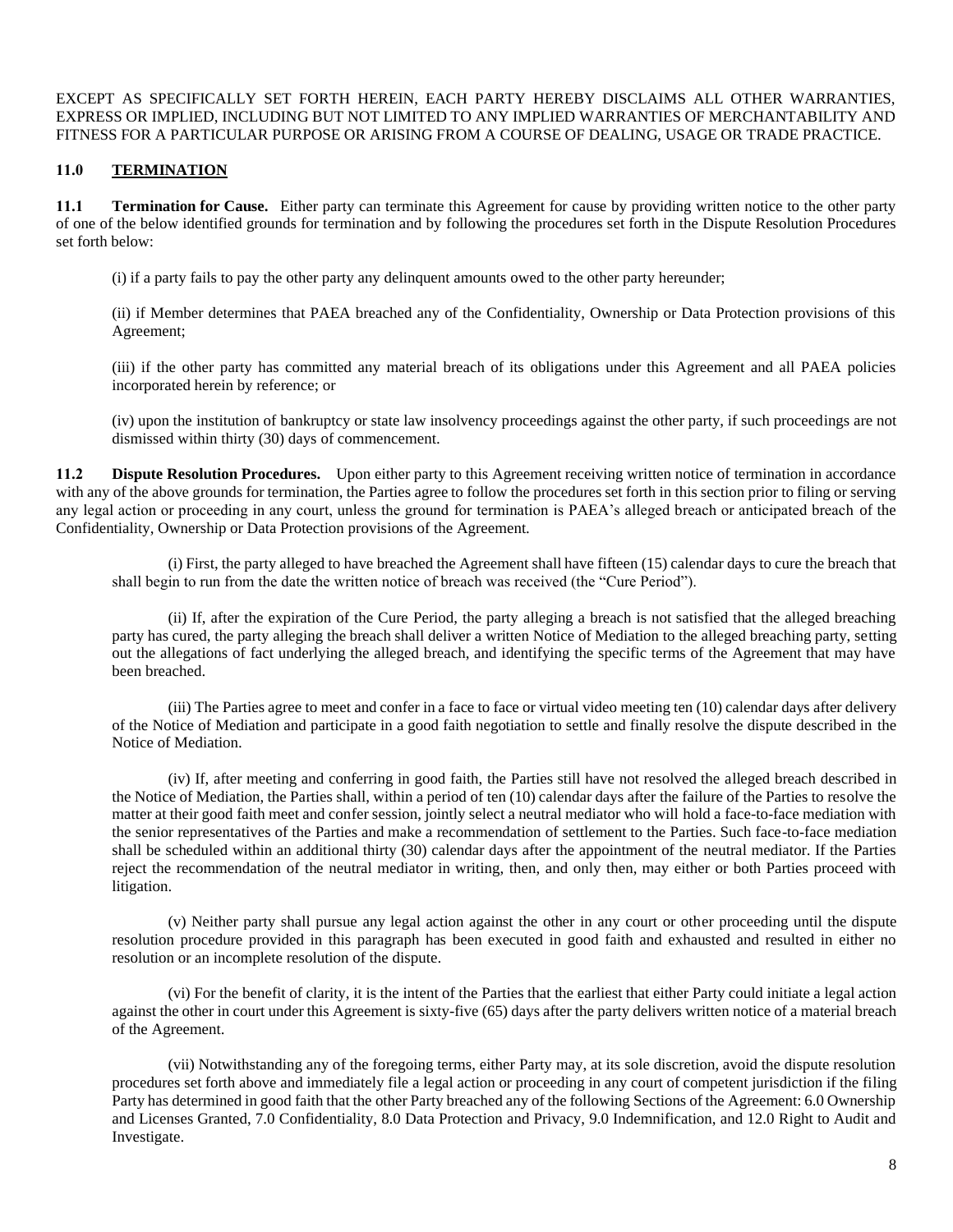#### **11.3 Performance Until Termination**

Notwithstanding the delivery of a notice of default or notice of termination by either Party to the other, all obligations to perform services and to pay for such services shall continue in effect and be duly observed and complied with by both Parties until the effective date of termination.

#### **12.0 RIGHT TO AUDIT AND INVESTIGATE**

Member agrees that PAEA shall have the right no more than once per calendar year to audit, at PAEA's sole expense, Member's compliance with the terms of this Agreement and conformance to all PAEA policies incorporated by reference into this Agreement. Such audit rights shall extend to all components of Member's performance of the Agreement. Member shall fully cooperate with any audit by PAEA and, following commercially reasonable written notice by PAEA, provide copies of and/or access to all requested information and data controlled or possessed by Member and its contractors and agents that relate to the performance of the Agreement. All information received in an audit shall be treated as Confidential Information of the Party that delivers it. PAEA shall also have the right to investigate, in its sole discretion and at its sole expense, any incident, event, allegation, suspicion or situation that may threaten the integrity or validity of the PAEA Assessment Exams or Assessment Scores. Member shall cooperate in all such investigations by promptly producing all documents, data and electronically stored information requested by PAEA in relation to its investigation. Member shall also produce and make available, at a mutually agreed time and place, all employees for in-person or synchronous virtual video interviews by investigators and other agents appointed by PAEA to complete any such investigation related to the integrity or validity of the PAEA Assessment Exams or Assessment Scores. Member and its employees, contractors and authorized agents shall reasonably cooperate in any audit or investigation by PAEA. In addition to the audit rights specified above, PAEA reserves the right to audit any PAEA Assessment administration by Member or its employees, contractors, with or without prior notice to Member. Member, its employees and contractors shall cooperate with all audits of PAEA Assessment administrations. In the case of any PAEA Assessment exam administered by Member through the use of a third-party remote-proctoring vendor, PAEA shall also have the right to review and audit, on its own or through a third party contractor of PAEA's choice, all recorded PAEA Assessment exam administration session video, audio and test session data for PAEA's auditing purposes, and Member shall promptly provide PAEA and its third party vendor with all requested assessment administration data and any software needed to review all such data.

### **13.0 RELEASE OF INFORMATION AND MEDIA INQUIRIES**

Member shall promptly refer all media and/or press inquiries related in any way to this Agreement or the PAEA Assessment Exams or Assessment Scores directly to PAEA and Member shall not make any public comments about the PAEA Assessment Exams or Assessment Scores without giving PAEA commercially reasonable advance written notice. PAEA shall promptly refer all media and/or press inquiries related in any way to Member's Program and the PAEA Assessment Exams or Assessment Scores directly to Member and PAEA shall not make any public comments about Member's Program in relation to the PAEA Assessment Exams or Assessment Scores without giving Member commercially reasonable advance written notice. All notifications required by the Parties under this paragraph shall be provided to each other in writing via email.

#### **14.0 NOTICES**

Any notices or other communications required or which may be given by either Party to the other Party under this Agreement, shall be in writing and may be sent by email, with read receipt requested, or by overnight courier, with a verified receipt, or by registered or certified mail, postage prepaid and addressed to the address listed in the PAEA Member Community and to the email of Member's Authorized Representative, or to such other address as the Parties shall subsequently designate to each other by notice given in accordance with this Section 14. Such notice shall be deemed to be sufficiently given when the receiving Party receives the original.

FOR PAEA: PAEA Assessment 655 K Street NW, Suite 700 Washington, DC 20001 Email: [Legal@PAEAonline.org](mailto:legal@PAEAonline.org)

with a copy to PAEA Legal Counsel at:

Marc J. Weinstein PLLC Outside General Counsel to PAEA Email: marc@mjweinsteinlaw.com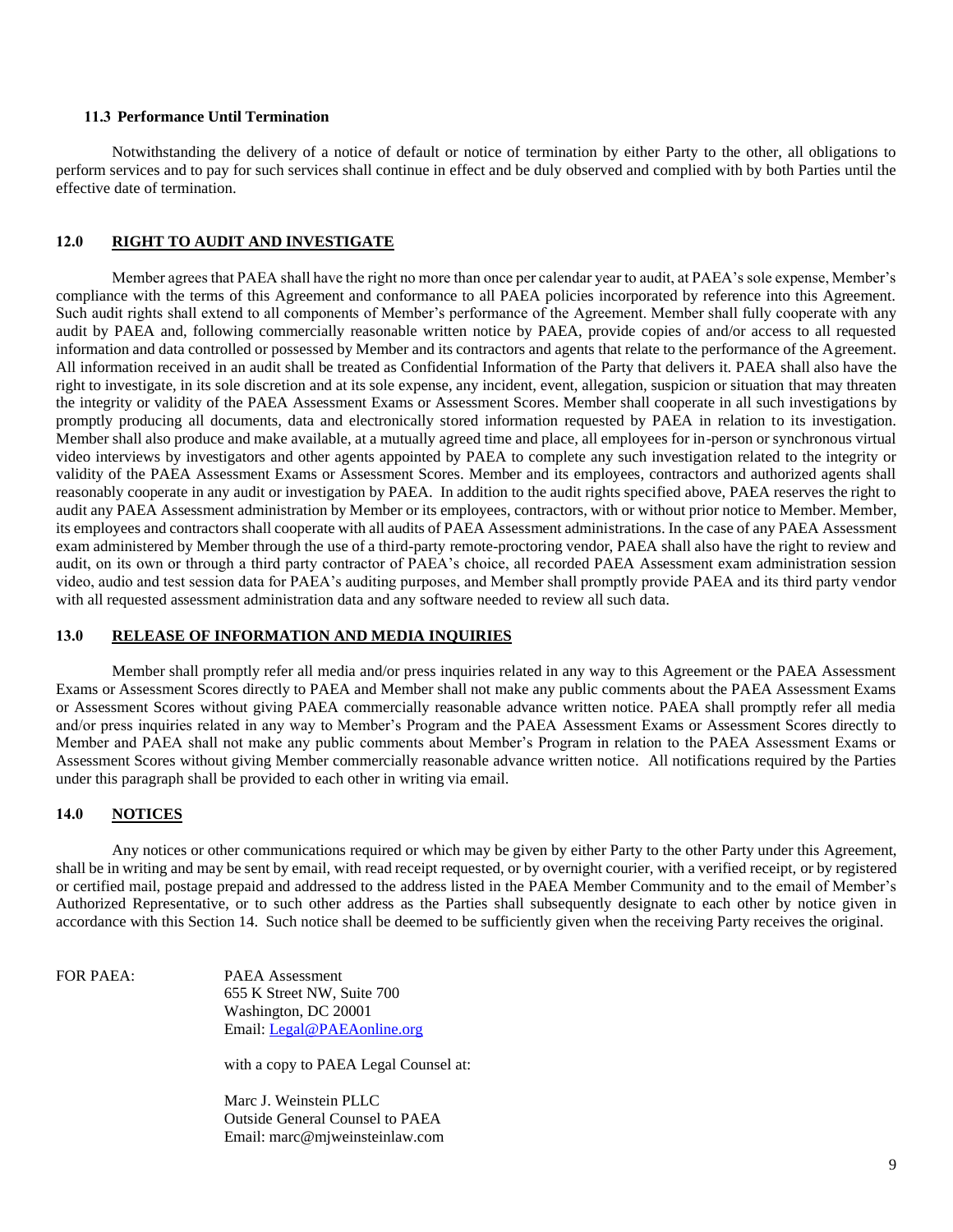#### **15.0 INDEPENDENT CONTRACTOR**

The Parties agree that PAEA's relationship to Member under this Agreement is that of an independent contractor, and that neither Party is an agent or employee of the other.

### **16.0 PREVAILING PARTY**

The unsuccessful Party in any action or proceeding shall pay for all costs, expenses and reasonable attorney's fees (including cost of inside counsel) incurred by the Prevailing Party or its agents or both in enforcing the terms and conditions of this Agreement. The term "Prevailing Party" as used herein shall include without limitation a party who utilizes legal counsel and brings or defends an action, suit, or judicial or administrative proceeding involving an alleged breach or default under this Agreement and, if the plaintiff, obtains substantially the relief sought (whether by compromise, settlement, award or judgment) or, if the defendant, the plaintiff fails to substantially obtain the relief sought. In the event that neither Party can be considered the Prevailing Party, the judge shall have the discretion to equitably apportion costs and attorney's fees and expenses.

# **17.0 APPLICABLE LAW AND JURISDICTION**

Agreement and all related disputes shall be construed and governed by the laws of the District of Columbia, without reference to principles regarding conflict of laws. All disputes related to this Agreement shall be heard in a Court of competent jurisdiction in the District of Columbia, and the Parties consent to the jurisdiction of any such court in the District of Columbia and agree that venue is appropriate there. Notwithstanding the foregoing terms of this paragraph, if Member is a public institution bound by the laws of the state where Member is located, the laws of the state where Member is located shall govern the Agreement, and the foregoing terms of this paragraph shall not apply to Member.

#### **18.0 FORCE MAJEURE**

Neither Party shall be liable for delay or failure in performance of any of its obligations under this Agreement (other than payment obligations) when such delay or failure arises from events or circumstances beyond the reasonable control of such Party, including, without limitation, acts of God, fire, flood, war, explosion, pandemic, epidemic, sabotage, terrorism, embargo, civil commotion, acts or omissions of any government entity, supplier delays, communications or power failure that are not caused by PAEA, equipment or software malfunction not caused by PAEA and which are of a general nature within commerce (i.e. a general failure of the Windows Operating System or similar type of failure), or labor disputes.

### **19.0 NO WAIVER**

No failure on the part of either Party to exercise, no delay in exercising, and no course of dealing with respect to any right, power or privilege under this Agreement shall operate as a waiver thereof, nor shall any single or partial exercise of any such right, power, or privilege preclude any other or further exercise thereof or the exercise of any other right, power, or privilege under this Agreement.

#### **20.0 ASSIGNMENT**

Neither Party may assign, sublicense or otherwise transfer this Agreement, or any part thereof, without the prior written approval of the other Party, which approval shall not be unreasonably withheld. A copy of the proposed contract shall accompany any such request for approval of a proposed assignment between the Party and the proposed assignee/subcontractor. PAEA may, without the necessity of Member's consent, assign its rights and obligations under this Agreement to (a) any subsidiary or affiliate of PAEA or (b) any successor in interest pursuant to merger or acquisition.

# **20.0 INTERPRETATION**

The masculine, feminine or neuter gender and the singular or plural number shall be deemed to include other genders or numbers where the context so indicates or requires. Unless otherwise expressly provided, references to days, months or years are to calendar days, months or years. Person or persons include individuals, partnerships, corporations, government agencies or other entities. Section headings are included for convenience only and are not to be used to construe or interpret this Agreement.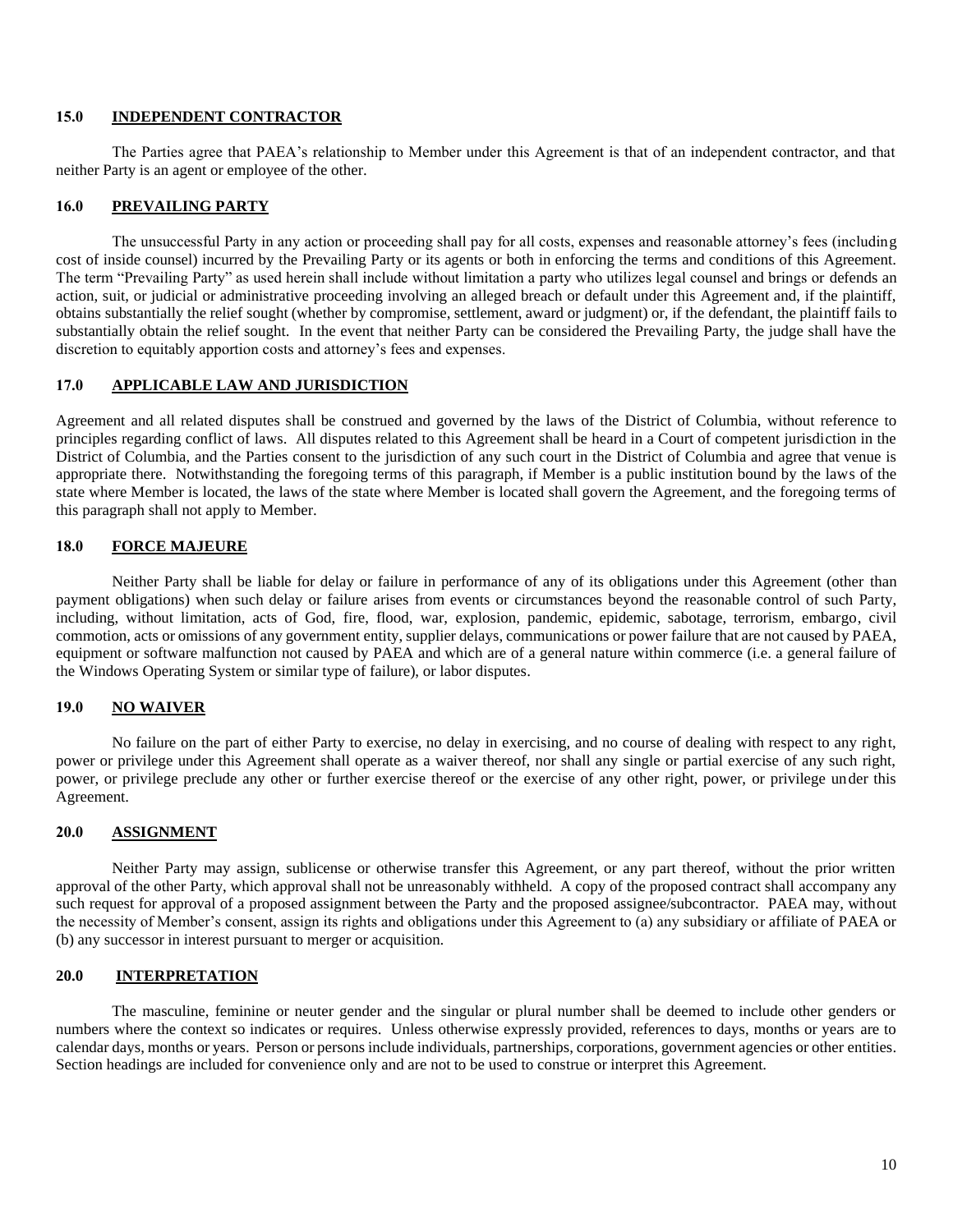### **21.0 ELECTRONIC SIGNATURES**

PAEA shall be deemed to have signed and executed this Agreement upon Member's acceptance of the Terms via click-through agreement as indicated below. Member shall also be deemed to have signed and executed this Agreement upon Member's acceptance of the Terms via electronic click-through agreement as indicated below. The Parties agree that these electronic signature mechanisms shall have the same meaning and force of law as ink signatures of their authorized representatives on a paper contract.

### **22.0 SURVIVAL BEYOND TERMINATION OR EXPIRATION**

It is mutually agreed that any and all obligations arising under Sections 1.0 Purpose, 2.0 Definitions, 5.0 Fees, 6.0 Ownership and Licenses Granted, 7.0 Confidentiality, 9.0 Indemnification, 10.0 No Third-Party Beneficiaries/Limitation of Liability/Warranty Disclaimer, 12.0 Right to Audit and Investigate, 14.0 Notices, 16.0 Prevailing Party and 17.0 Applicable Law shall survive any termination, cancellation, non-renewal or completion of this Agreement.

# **23.0 SEVERABILITY**

The invalidity or unenforceability of any provision of this Agreement shall not affect the validity or enforceability of the other provisions of this Agreement, which shall remain in full force and effect. If any of the provisions of this Agreement shall be deemed to be unenforceable by reason of its extent, duration, scope or otherwise, then the Parties contemplate that the court making such determination shall enforce the remaining provisions of this Agreement, and shall reduce such extent, duration, scope, or other provision and shall enforce them in their reduced form for all purposes contemplated by this Agreement.

# **24.0 MODIFICATIONS**

This Agreement can be modified only by a writing signed by both Parties.

# **25.0 ENTIRE AGREEMENT**

This Agreement, including the most current versions of the [PAEA Policies and Procedures Manual,](https://paeaonline.org/wp-content/uploads/2022/01/PP-Manual_07142021.pdf) [PAEA Privacy Policy,](https://paeaonline.org/privacy-policy/) the [PAEA Assessment Exam Policies,](http://paeaonline.org/exampolicies) the [BTL Surpass Terms and Policies,](https://surpass.com/terms-and-policies/) and all additional posted terms, policies, guidelines or rules applicable to the PAEA Assessments and Assessment Scores incorporated herein by reference, constitutes and expresses the entire agreement and understanding between the Parties regarding all the matters herein referred to, and supersedes all previous discussions, promises, representations, and understandings relative thereto, if any, between the Parties. The Parties explicitly agree that any Purchase Order or other ordering document or payment authorization document required by Member shall not alter the terms of this Agreement and shall have no legal effect on the rights and responsibilities of the Parties in relation to the topics covered by this Agreement.

# **THIS AGREEMENT IS HEREBY ACCEPTED AND EXECUTED BY PAEA UPON MEMBER'S ACCEPTANCE BELOW.**

**BY SIGNING THIS AGREEMENT, ACCESSING OR UTILIZING ANY PAEA ASSESSMENT EXAM, THE PERSON SIGNING ON BEHALF OF MEMBER IS REPRESENTING THAT (1) THEY HAVE THE LEGAL AUTHORITY TO BIND MEMBER TO THIS AGREEMENT AND (2) MEMBER UNDERSTANDS, ACCEPTS AND AGREES TO BE BOUND BY THE TERMS OF THIS AGREEMENT AND ALL INCORPORATED POLICIES.**

**IF MEMBER'S REPRESENTATIVE DOES NOT HAVE THE LEGAL AUTHORITY TO BIND MEMBER TO THIS AGREEMENT OR MEMBER DOES NOT ACCEPT THE TERMS OF THIS AGREEMENT AND ALL INCORPORATED POLICIES, DO NOT SIGN.**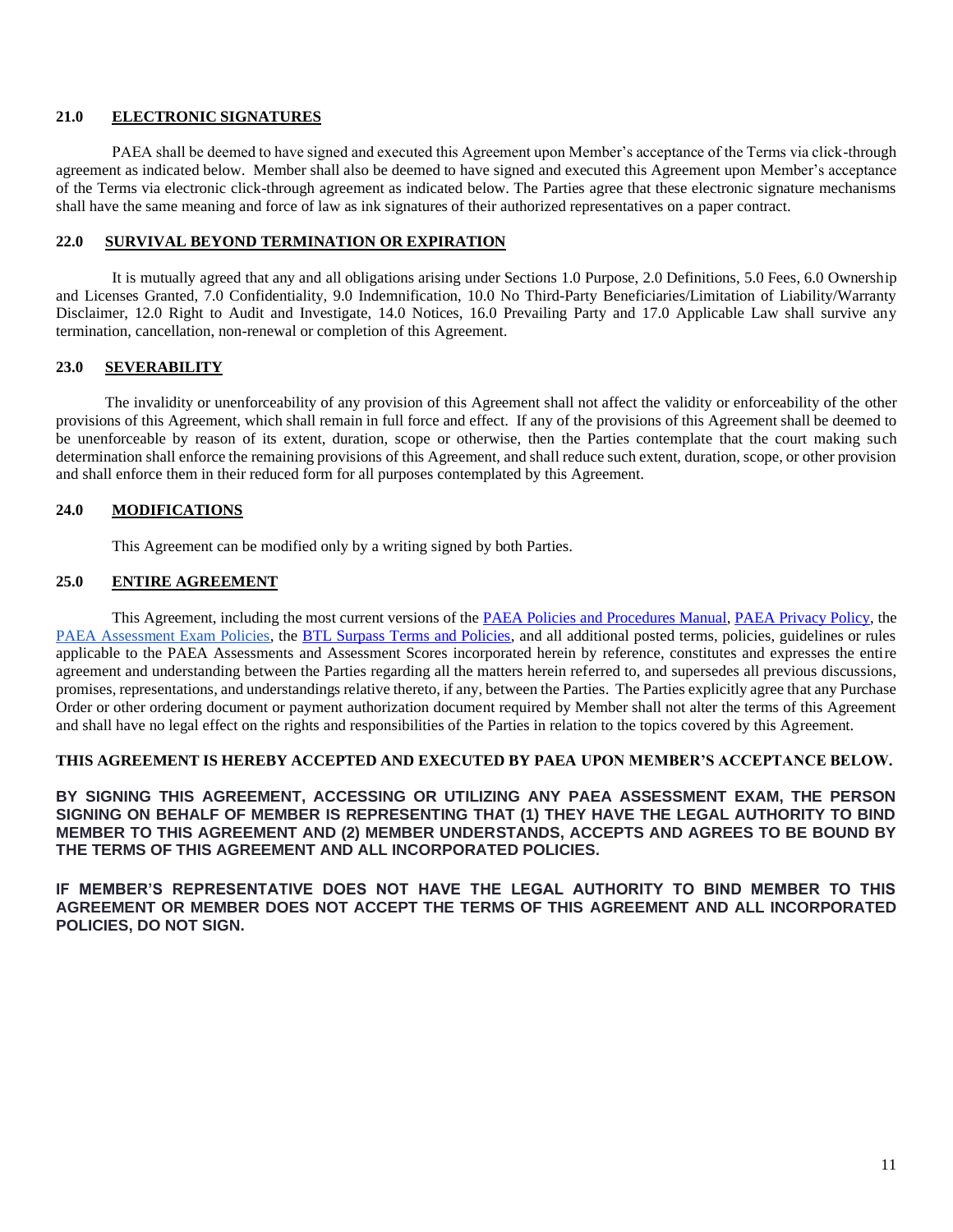### **ATTACHMENT A TO THE MASTER LICENSE AGREEMENT**

# **DATA PROTECTION AND PRIVACY TERMS**

The Data Protection and Privacy Terms provided in this Attachment A are hereby incorporated by reference and made part of the Master License Agreement (the "Agreement").

## **1. Definitions**

Capitalized terms used throughout the Data Protection and Privacy Terms shall have the meanings previously defined in the Agreement, defined in this section below or otherwise provided in this Attachment where the term appears in quotation marks.

**1.1** The term **"**Authorized Persons**"** means Member's employees, contractors, service providers, subcontractors, agents, sub-Processors, attorneys, and auditors who have a need to access, use and process the PAEA Data to enable Member to perform its obligations under this Agreement. All Authorized Persons shall be bound in writing by confidentiality, use and security obligations sufficient to protect PAEA Data in accordance with the terms and conditions of this Agreement.

**1.2** The term **"**PAEA Data**"** means all information provided by PAEA and/or its third-party service providers to Member and/or its Authorized Persons, including but not limited to PAEA Assessment Exams, Personal Data and Assessment Scores, in connection with Member's performance of this Agreement, that is received, transmitted, processed or stored on computers, electronic media, or cloud sites, remotely or locally, by Member or any of its Authorized Persons, as well as any information derived from such information. PAEA Data includes, without limitation: (a) information on paper or other non-electronic media provided to Member for computer processing or storage, or information formerly on electronic media; (b) information provided to Member by PAEA's customers, members, stakeholders, vendors or other third parties on PAEA's behalf; (c) Confidential Information and Trade Secrets, as those terms are defined in the Agreement; and (d) Personal Data, as that term is defined the Agreement.

**1.3** The term "Security Breach" means any event, act or omission that may reasonably compromise or materially compromises either the security, confidentiality or integrity of PAEA Data or the physical, technical, administrative or organizational safeguards put in place by Member or Authorized Persons that relate to the protection of the security, confidentiality, privacy or integrity of PAEA Data or a breach or alleged breach of this Agreement relating to such data protection or privacy practices.

### **2. Protection of PAEA Data**

(a) Member acknowledges and agrees that, while participating in the administration of PAEA Assessment Exams pursuant to the Agreement, Member and its Authorized Persons will receive or have access to PAEA Data. Member further agrees that it shall be deemed a Processor and/or Service Provider and that PAEA shall be deemed a Controller in relation to the PAEA Data under applicable law. Member and its Authorized Persons shall comply with the terms and conditions set forth in the Agreement in its collection, receipt, access, transmission, export, processing, storage, disposal, use and disclosure of such PAEA Data and be responsible for their unauthorized collection, receipt, access, transmission, export, processing, storage, disposal, use and disclosure of PAEA Data.

(b) PAEA Data is deemed to be Confidential Information of PAEA and is not Confidential Information of Member.

(c) In recognition of the foregoing, Member agrees and covenants that it and its Authorized Persons shall:

(i) keep and maintain all PAEA Data in strict confidence, using such degree of care as is appropriate to avoid unauthorized access, use or disclosure of PAEA Data;

(ii) use, process and disclose PAEA Data solely and exclusively for the purposes for which the PAEA Data, or access to it, is provided pursuant to the terms and conditions of this Agreement and all applicable incorporated PAEA policies, including the [PAEA Policies and Procedures Manual,](https://paeaonline.org/wp-content/uploads/2022/01/PP-Manual_07142021.pdf) [PAEA Privacy Policy,](https://paeaonline.org/privacy-policy/) the [PAEA Assessment Exam Policies,](http://paeaonline.org/exampolicies) the [BTL Surpass](https://surpass.com/terms-and-policies/)  [Terms and Policies;](https://surpass.com/terms-and-policies/)

(iii) limit the collection, processing, use, storage, and disclosure of Personal Data to that which is reasonably necessary to perform Member's obligations under the Agreement and to fulfill all applicable legal requirements, and provide clear and conspicuous notices and information to Students on all Student-facing websites, electronic and printed communications with Students regarding the uses of Personal Data; and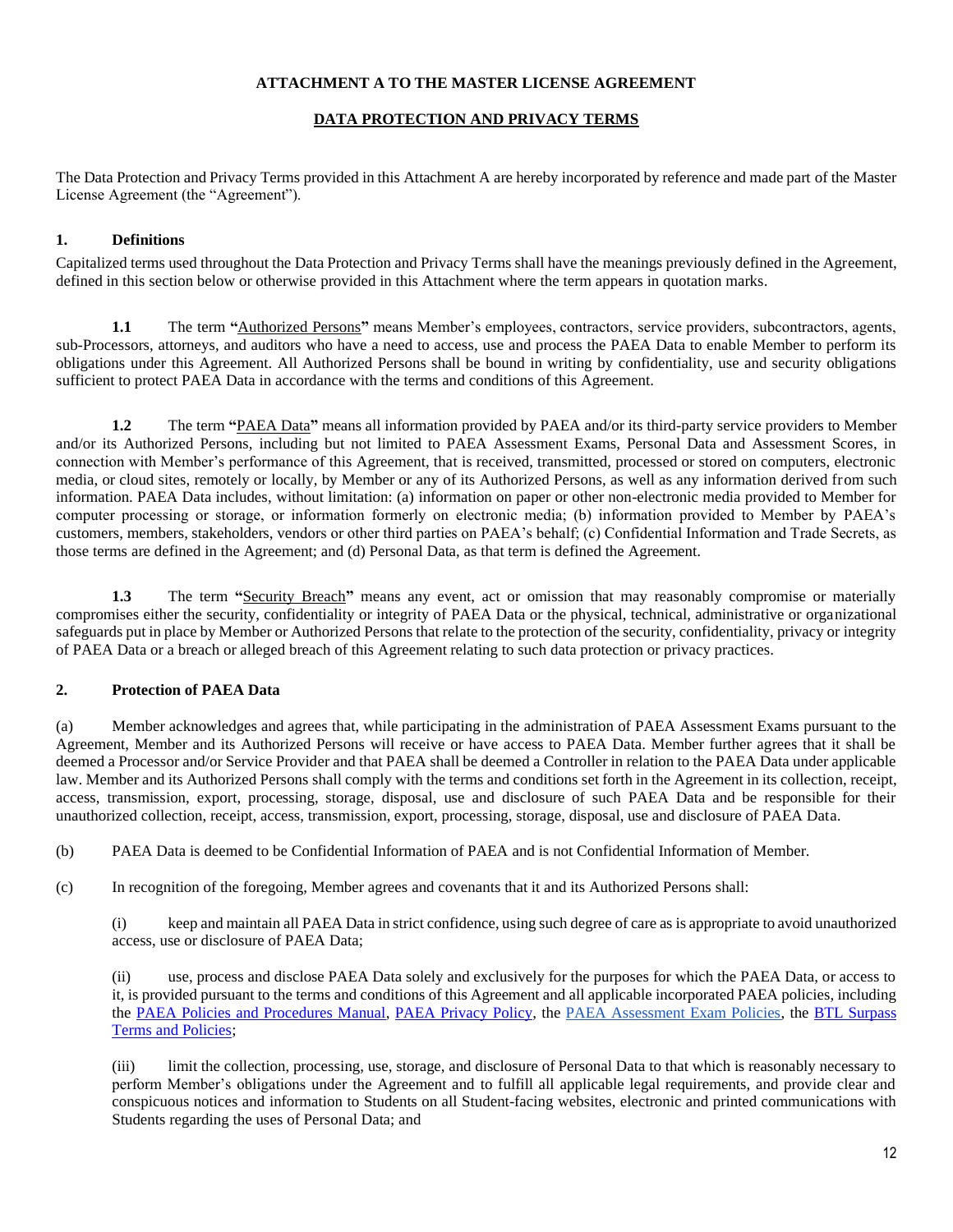(iv) not, directly or indirectly, disclose PAEA Data to any person other than to Authorized Persons without express written consent from PAEA, unless and to the extent required by a lawfully issued Court Order or as otherwise required by applicable law, in which case Member shall notify PAEA before such disclosure or as soon thereafter as reasonably possible.

# **3. Data Security Safeguards and Compliance**

(a) Member and its Authorized Persons will ensure that their receipt, collection, access, use, processing, transmission, storage, disposal, and disclosure of Personal Data complies with all applicable international, federal, and state privacy and data protection laws, as well as all other applicable regulations, including but not limited to FERPA and HIPAA, as each is defined in the Agreement. If either Party becomes aware of any changes to applicable data protection and/or privacy laws, it shall promptly notify the other Party so that this Agreement can be amended to reflect the new requirements of such laws.

(b) Member shall implement administrative, physical and technical safeguards to protect PAEA Data that are no less rigorous than accepted industry practices, and shall ensure that all such safeguards, including the manner in which PAEA Data is collected, accessed, used, stored, processed, disposed of and disclosed, comply with applicable data protection and privacy laws, as well as the terms and conditions of this Agreement. To the extent that Member uses Authorized Persons to receive, transmit, process or store PAEA Data, Member shall impose the same data protection and privacy terms on such Authorized Persons as those provided for by these Data Protection and Privacy Terms and Member shall remain fully liable for any breach of these Data Protection and Privacy Terms that is caused by an act, error or omission of such Authorized Person.

(c) The technical and organizational measures for the protection of PAEA Data employed by Member and its Authorized Persons shall include, at a minimum:

- i. actively manage (inventory, track, and correct) all hardware devices on the network with access to PAEA Data, so that only authorized devices are given access, and unauthorized and unmanaged devices are found and prevented from gaining access;
- ii. limit access of PAEA Data to Authorized Persons who need the data to participate in PAEA Assessments;
- iii. ensure the physical security of and limited, permission-based, logged, secure access to business facilities, data centers, paper files, servers, back-up systems and computing equipment that include or allow access to PAEA Data, including, but not limited to, all mobile devices and other equipment with information storage, receipt or transmission capabilities;
- iv. implement network, device application, database and platform security;
- v. ensure secure information transmission, storage and disposal;
- vi. encrypt PAEA Data in transit and at rest;
- vii. employ an effective intrusion detection and prevention system for all systems and networks that store, receive or transmit PAEA Data;
- viii. employ and regularly update anti-virus and anti-malware software for all devices that store, receive or transmit PAEA Data:
- ix. implement appropriate personnel security and integrity procedures and practices, including, but not limited to, conducting background checks, if permissible under applicable law;
- x. Provide at least annual and onboarding privacy and information security training to employees and assess employee knowledge of same; and
- xi. Ensure that all third-party Authorized Persons of Member that may participate in the collection, access, use, processing, storage, disposal and disclosure of PAEA Data utilize, at a minimum, the same safeguards for the Protection of PAEA Data described herein.

(d) Upon the PAEA's written request, and to confirm compliance with this Agreement, as well as any applicable laws and industry standards, Member shall promptly and accurately complete a written information security questionnaire provided by PAEA or a third party on the PAEA's behalf regarding Member's data protection and privacy practices in relation to all PAEA Data being handled by Member pursuant to this Agreement. Member shall fully cooperate with such inquiries. PAEA shall treat the information provided by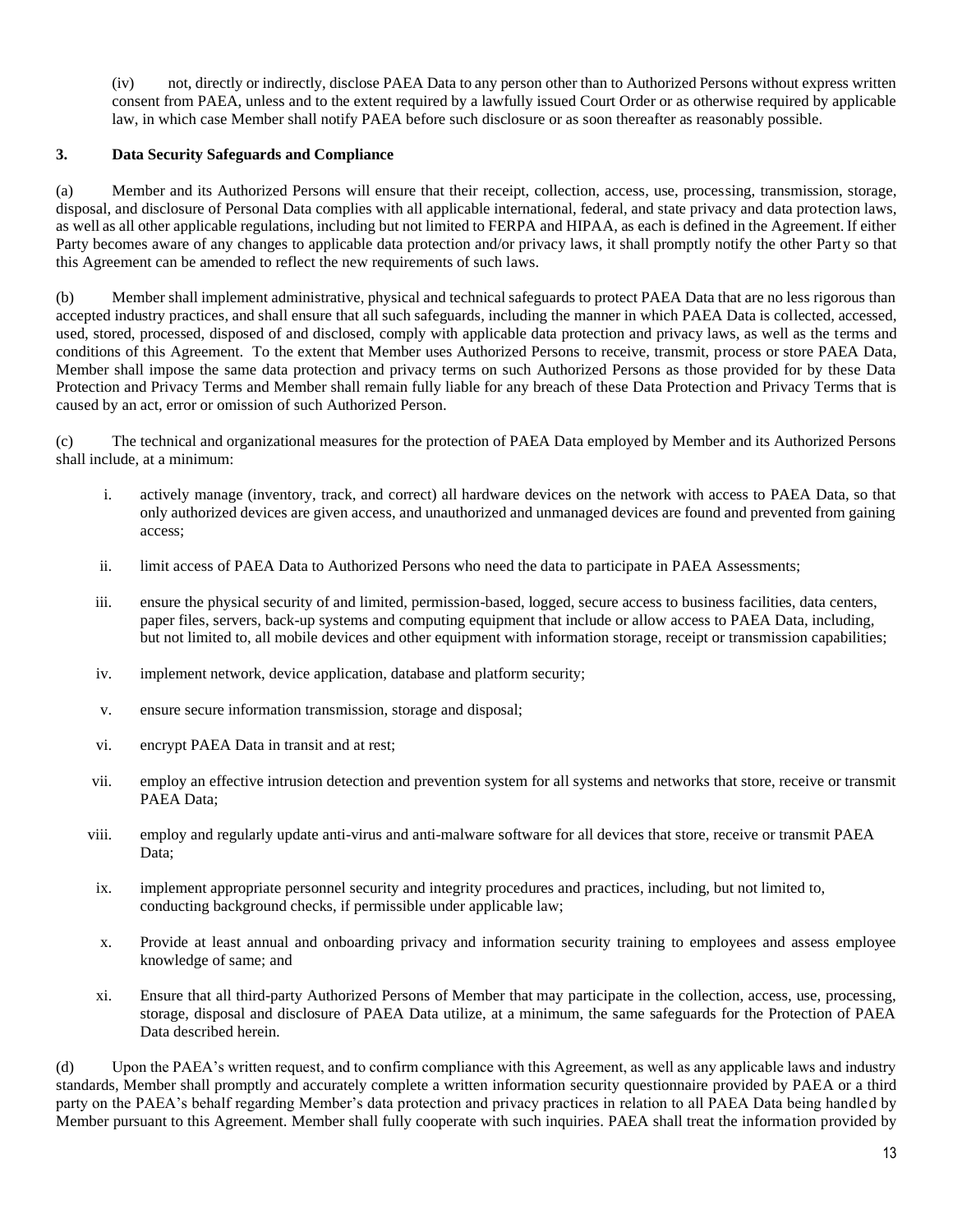Member in the security questionnaire as Member's Confidential Information, as that term is defined in this Agreement.

(e) PAEA reserves the right to audit Member's compliance with all Data Protection and Privacy Terms requirements contained in this Agreement, and Member shall fully cooperate and comply with all such audit requests by PAEA and or its designated agents. PAEA shall not exercise its audit rights more than once per year except following a Security Breach or following an instruction by a regulator or public authority. PAEA shall give Member reasonable prior notice of its intention to audit, conduct its audit during normal business hours, and take all reasonable measures to prevent unnecessary disruption to Member's operations.

### **4. Cooperation and Individuals' Rights and Requests**

(a) Member shall provide all reasonable and timely assistance to enable PAEA to respond to: (i) any request from a Student to exercise any of their rights related to their Personal Data under applicable international and United States federal and state data protection and privacy laws; and (ii) any other correspondence received from a government agency or regulator in connection with the processing of the Personal Data. If any such communication is made by an individual directly to Member, Member shall promptly inform PAEA providing full details of the same.

# **5. Security Breach Procedures**

(a) In the event of a Security Breach, as defined above, Member shall:

(i) provide PAEA with the name and contact information for an employee of Member who shall serve as PAEA's primary security contact and shall be available to assist PAEA twenty-four (24) hours per day, seven (7) days per week as a contact in resolving obligations associated with a Security Breach;

(ii) notify PAEA of a Security Breach as soon as practicable, but no later than twenty-four (24) hours after Member becomes aware of it; and

(iii) notify PAEA of any Security Breaches by telephone at the following number: Security Officer Emily Yunker 703- 667-4332 and e-mailing PAEA with a read receipt at Emily Yunker: eyunker@paeaonline.org AND Robert Furter rfurter@paeaonline.org with a copy by e-mail to Member's primary business contact within PAEA.

(b) Immediately following Member's notification to PAEA of a Security Breach (as defined in the Agreement), the parties shall coordinate with each other to investigate the Security Breach. Member agrees to cooperate with PAEA in PAEA's handling of the matter, including, without limitation:

(i) assisting with any investigation;

(ii) providing PAEA with secure and accompanied physical access to the facilities and operations affected;

(iii) facilitating interviews with Member's employees and others involved in the matter; and

(iv) making available all relevant records, logs, data reporting and other materials required to comply with applicable law, regulation, industry standards or as otherwise reasonably required by PAEA.

(c) Member shall take reasonable steps to immediately remedy any Security Breach and prevent any further Security Breach at Member's expense in accordance with applicable privacy rights, laws, regulations and standards.

(d) Member agrees that, unless required by applicable law or regulation, it shall not inform any third party of any Security Breach without first obtaining PAEA's prior written consent, other than to inform a complainant that the matter has been forwarded to PAEA's legal counsel.

(e) Member agrees to cooperate with PAEA in any litigation or other formal action deemed reasonably necessary by PAEA to protect its rights relating to the use, disclosure, protection and maintenance of PAEA Data arising from or related to Member's obligations to PAEA under the Agreement.